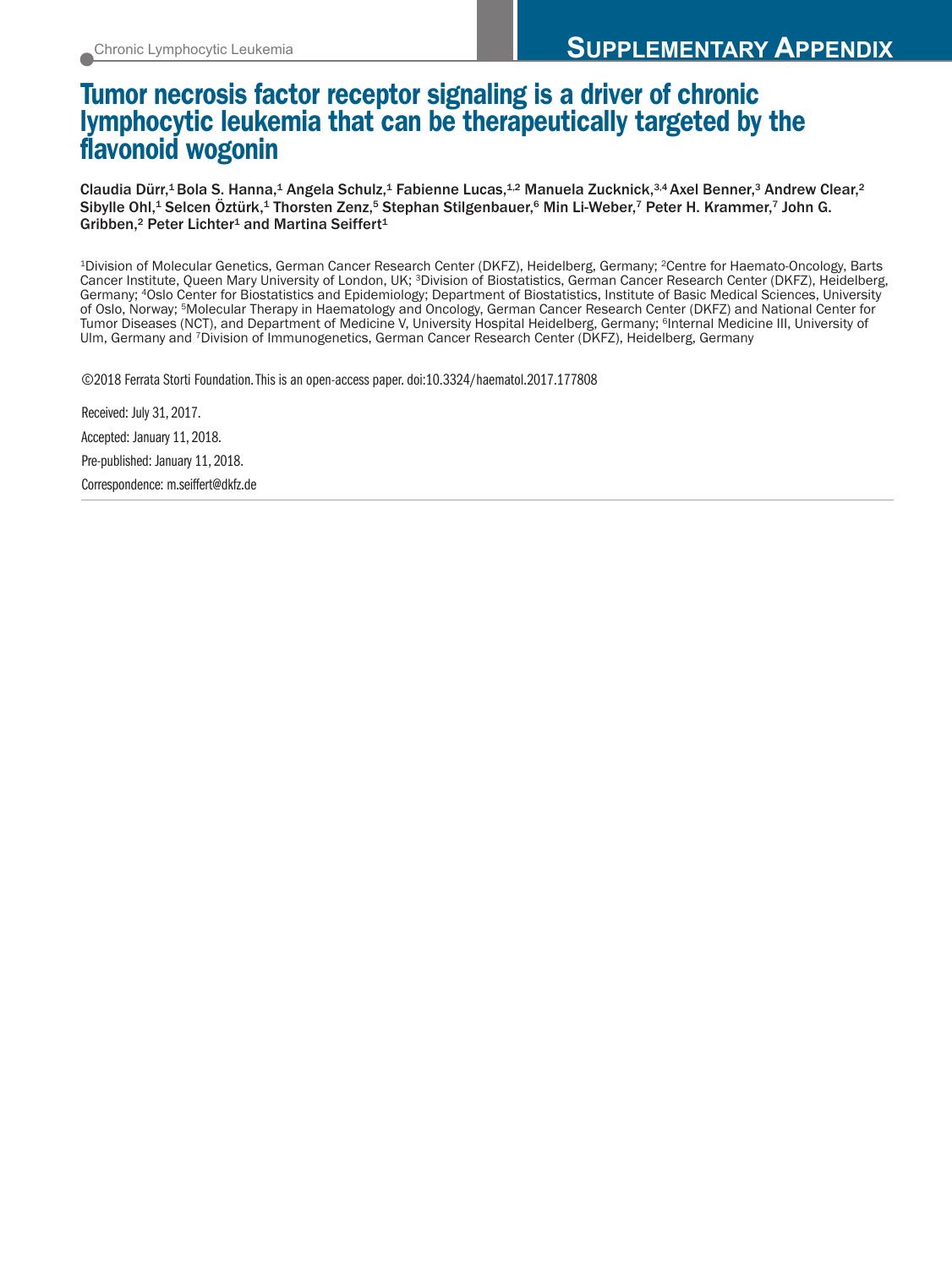### **Supplementary Methods**

## *Samples and cell culture*

All patients matched common standard diagnosis criteria for CLL. Isolation of PB mononuclear cells (PBMC), enrichment of CD19<sup>+</sup> B cells or CD14<sup>+</sup> monocytes, and set-up of cocultures were performed as described before.(1)

## *Statistical Analysis*

Significance analyses for group comparisons were performed by unpaired or paired Student's *t* test or unpaired *t* test with Welch's correction using GraphPad software as indicated in the figure legends. Pairwise correlations were computed with Pearson's R. The effects of sTNFR-1 levels on survival endpoints were analyzed using log2 serum concentrations of sTNFR-1 as continuous variables in univariate Cox proportional hazard models and also in multivariate Cox models to assess their effects independently of clinical and laboratory parameters which were acquired as described before.(2) Hazard ratios were computed for a change of one unit on the log2 scale, i.e. for a two-fold change on the original scale. The association of overall survival (OS) and tumor-associated deaths (TAD) with log2 sTNFR-1 serum concentration levels as a continuous predictor was plotted by means of Stone-Beran plots using symmetrical nearest neighborhoods around the lowest, the median, and the highest observed values.(3-5) Statistical analyses of the effects of sTNFR-1 on survival endpoints were performed with the R statistical software, version 3.1 (R Core Team, 2014) and add-on packages survival, version 2.37, and prodlim, version 1.4.3.

#### *Gene Expression Analysis*

Microarray-based transcriptome analysis was performed using Human Oligo Set 4.0 chips (Operon, Cologne, Germany) as described before.(1) The data have been deposited in NCBI's Gene Expression Omnibus (GEO) and are accessible through GEO Series accession number GSE100801.

1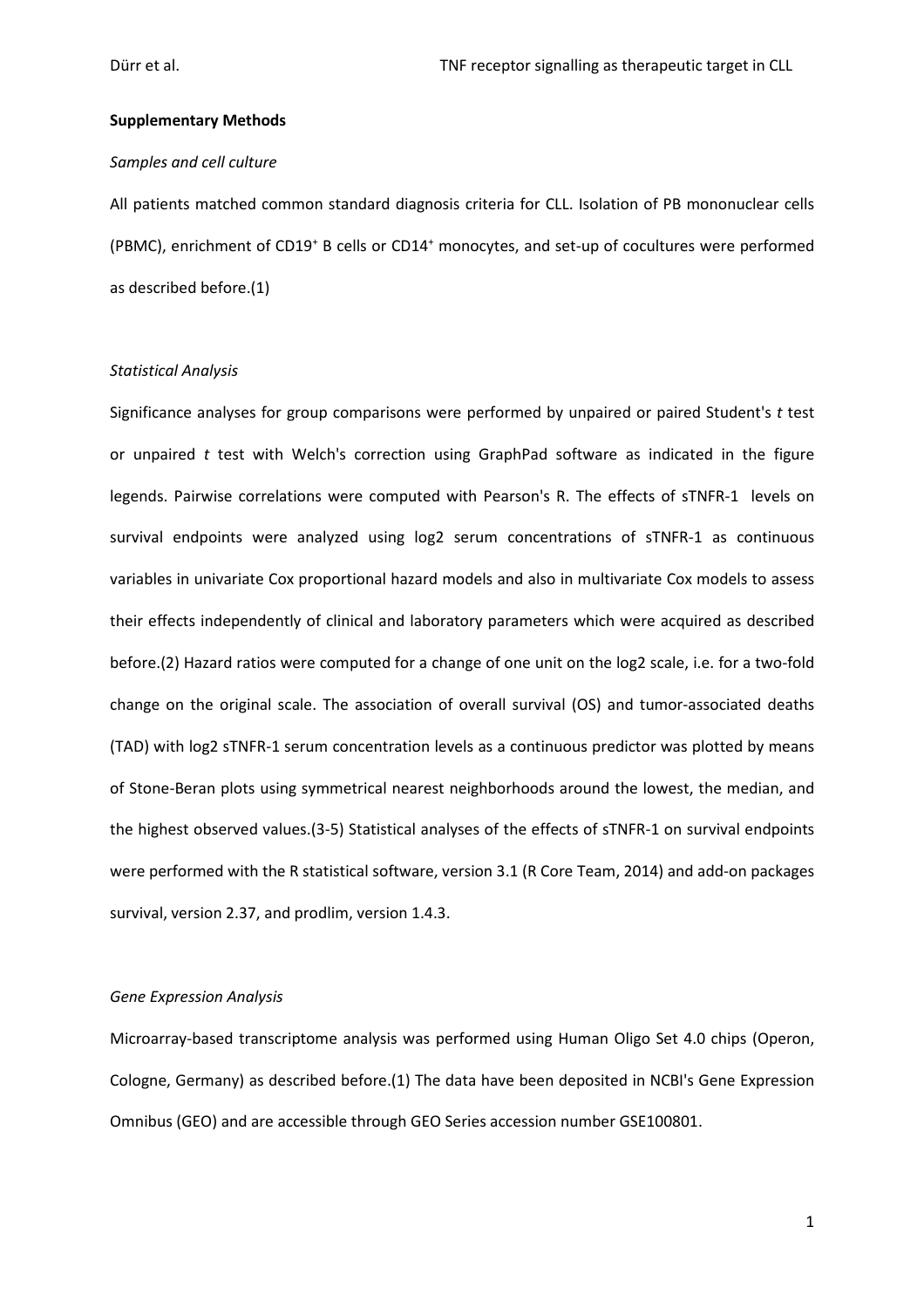Transcript levels were further analysed by quantitative reverse transcription-PCR using the ∆∆Ct method relative to three internal controls (*HPRT, DCTN2, PGK*) as described.(1)

#### *Flow cytometry*

Cell survival was assessed after annexin V-PE and 7-amino-actinomycin (7-AAD) staining as described before.(6) Cell proliferation was monitored using Click-It EdU (5-ethynyl-2´-deoxyuridine) flow cytometry assay, and Alexa Fluor 488 azide (Invitrogen, USA) as described.(7) Quantification of mTNFR-1 on CLL cells was performed on CD20-positive cells by using the following antibodies and respective isotype controls after pre-blocking with 2% human immunoglobulin cocktail (Sigma-Aldrich): anti-CD20 (clone: L27), biotin-anti-TNFR-1 (clone: MABTNFR1-B1), PE-streptavidin conjugate (BD Pharmingen, Germany). Single cell suspensions of murine tissues were prepared and stained with the following antibodies after blocking with 4% rat serum (Stemcell Technologies, Germany): anti-CD5 (clone: 53-7.3), anti-CD19 (clone: eBio1D3), anti-CD45 (clone: 30F-11 ), and anti-TNFR-1 (clone: 55R-170), and respective isotype control antibodies. Relative median fluorescence intensity was calculated as ratio of values obtained by specific versus control antibody staining. All measurements were carried out on a FACS CantoII or LSRFortessa flow cytometer and analyzed using FACSDiva software (BD Biosciences).

#### *Tissue Microarrays and Immunohistochemistry*

Primary antibody reaction was detected using a polymer-based peroxidase-labeled system (Super Sensitive Polymer-HRP, BioGenex) with VIP used as the chromogen. Due to differences in antigen retrieval requirements between TNFR-1 and CD20, CD3 and CD68, the TNFR-1 was stained first and sections were scanned using a digital pathology system (Pannoramic 250 Flash, 3DHistec). Sections were then stripped using a heat-induced epitope retrieval method and subsequently re-stained using either anti-CD20, -CD3 or -CD68 and then re-scanned on the same system. Using the slide linking feature, each tissue core was reviewed manually to determine co-staining of antibodies. Evaluation of percentage TNFR-1 positive cells on stained slides was performed using a computerized image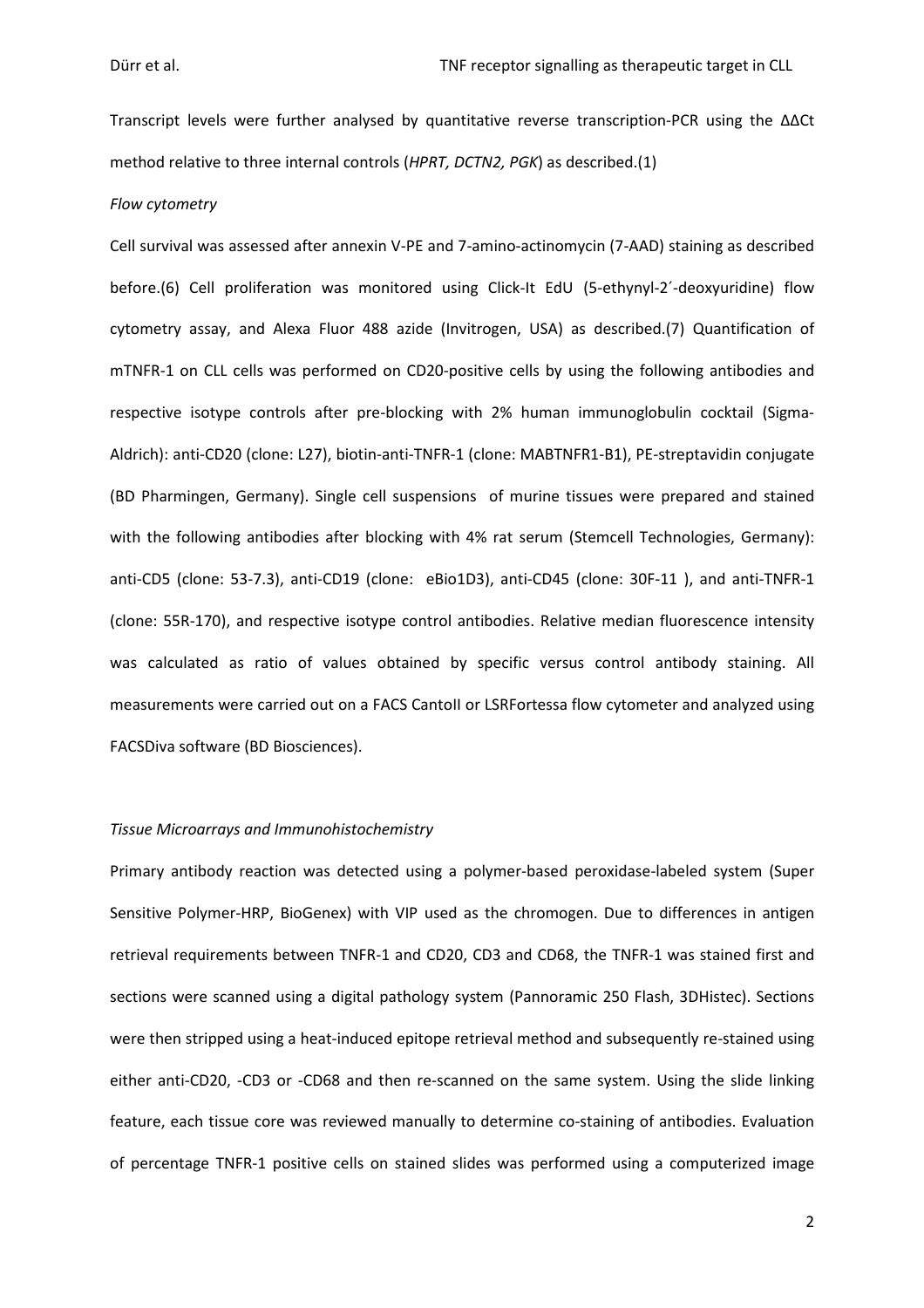analysis system (Ariol, Leica Microsystems) on the basis of pathologist-trained visual parameters for colour and shape. Each core was assessed and acellular and fibrotic portions were excluded prior to analysis and only tumor-rich areas were included. Analysis areas were restricted to follicles in the normal and reactive LN for a valid comparison. Only hematopoietic areas were included in the normal BM trephines.

## *NFκB Activity*

Activation of the canonical NFκB pathway was assessed via an oligonucleotide-based chemiluminescence ELISA using a p65-specific antibody as described before.(8)

# *Animal work*

All animal work was carried out under UK Home Office Project Licence PPL 70/7531 "Characterisation

& repair of immune defects in CLL", in accordance to the Animals Act 1986.

# *References*

1. Schulz A, Toedt G, Zenz T, et al. Inflammatory cytokines and signaling pathways are associated with survival of primary chronic lymphocytic leukemia cells in vitro: a dominant role of CCL2. *Haematologica.* 2011;**96**(3):408-416.

2. Stilgenbauer S, Schnaiter A, Paschka P, et al. Gene mutations and treatment outcome in chronic lymphocytic leukemia: results from the CLL8 trial. *Blood.* 2014;**123**(21):3247-3254.

3. Akritas M. Nearest Neighbor Estimation of a Bivariate Distribution Under Random Censoring. 1994:1299-1327.

4. Beran R. Nonparametric regression with randomly censored survival data. Berkeley: University of California; 1981.

5. Stute W. Asymptotic Normality of Nearest Neighbor Regression Function Estimates. 1984:917-926.

6. Seiffert M, Stilgenbauer S, Döhner H, Lichter P. Efficient nucleofection of primary human B cells and B-CLL cells induces apoptosis, which depends on the microenvironment and on the structure of transfected nucleic acids. *Leukemia.* 2007;**21**(9):1977-1983.

7. Hanna BS, McClanahan F, Yazdanparast H, et al. Depletion of CLL-associated patrolling monocytes and macrophages controls disease development and repairs immune dysfunction in vivo. *Leukemia.* 2016;**30**(3):570-579.

8. Bhattacharya N, Sarno A, Idler IS, et al. High-throughput detection of nuclear factor-kappaB activity using a sensitive oligo-based chemiluminescent enzyme-linked immunosorbent assay. *International Journal of Cancer.* 2010;**127**(2):404-411.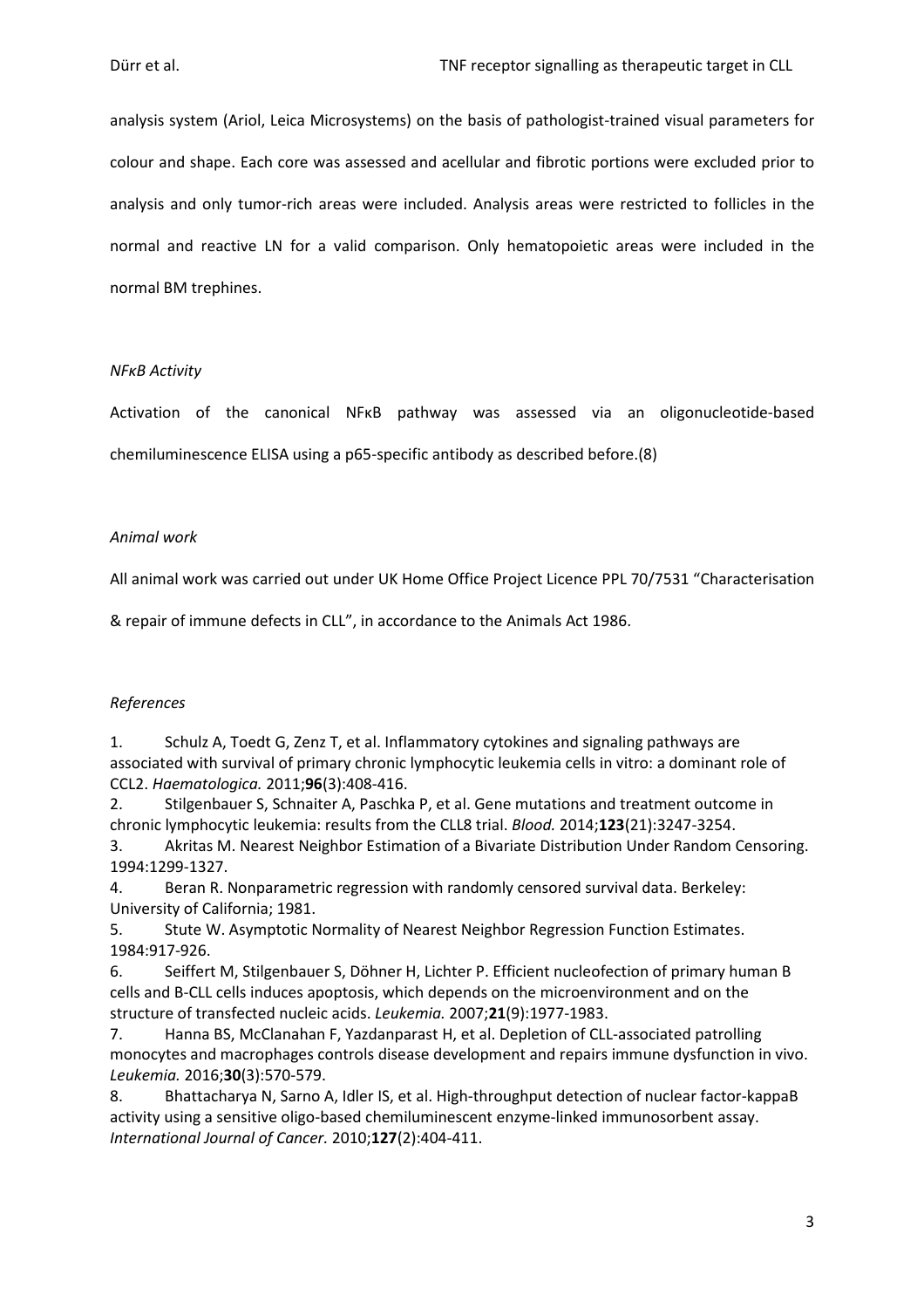| <b>Clinical variable</b> | <b>Levels</b> | n   | %    |
|--------------------------|---------------|-----|------|
| <b>IGHV</b>              | M             | 89  | 36   |
|                          | UM            | 147 | 59.5 |
|                          | n.a.          | 11  | 4.5  |
| TP53 mutation            | no            | 207 | 83.8 |
|                          | yes           | 29  | 11.7 |
|                          | n.a.          | 11  | 4.5  |
| <b>NOTCH1</b> mutation   | no            | 149 | 60.3 |
|                          | yes           | 8   | 3.2  |
|                          | n.a.          | 90  | 36.4 |
| SF3B1 mutation           | no            | 129 | 52.2 |
|                          | yes           | 28  | 11.3 |
|                          | n.a.          | 90  | 36.4 |
| Del(11q)                 | no            | 169 | 68.4 |
|                          | yes           | 63  | 25.5 |
|                          | n.a.          | 15  | 6.1  |
| Del(17p)                 | no            | 215 | 87.0 |
|                          | yes           | 17  | 6.9  |
|                          | n.a.          | 15  | 6.1  |
| Del(13q)                 | no            | 106 | 42.9 |
|                          | yes           | 125 | 50.6 |
|                          | n.a.          | 16  | 6.5  |
| Del(6q)                  | no            | 42  | 17.0 |
|                          | yes           | 0   | 0.0  |
|                          | n.a.          | 205 | 83.0 |
| Tris12                   | no            | 201 | 81.4 |
|                          | yes           | 30  | 12.2 |
|                          | n.a.          | 16  | 6.5  |
| <b>Genetic hierarchy</b> | Del(13q)      | 34  | 13.8 |
|                          | normal        | 23  | 9.3  |
|                          | Tris12        | 13  | 5.3  |
|                          | Del(11q)      | 34  | 13.8 |
|                          | Del(17p)      | 9   | 3.6  |
|                          | other         | 1   | 0.4  |
|                          | n.a.          | 133 | 53.9 |

**Supplementary Table S1:** Clinical variables of serum samples from 247 patients of the German CLL8 study cohort that were used for quantification of sTNFR-1. All Patients were Binet stage B or C and required clinical intervention.

M = mutated *IGHV* genes

UM = unmutated *IGHV* genes

n.a. = not assessed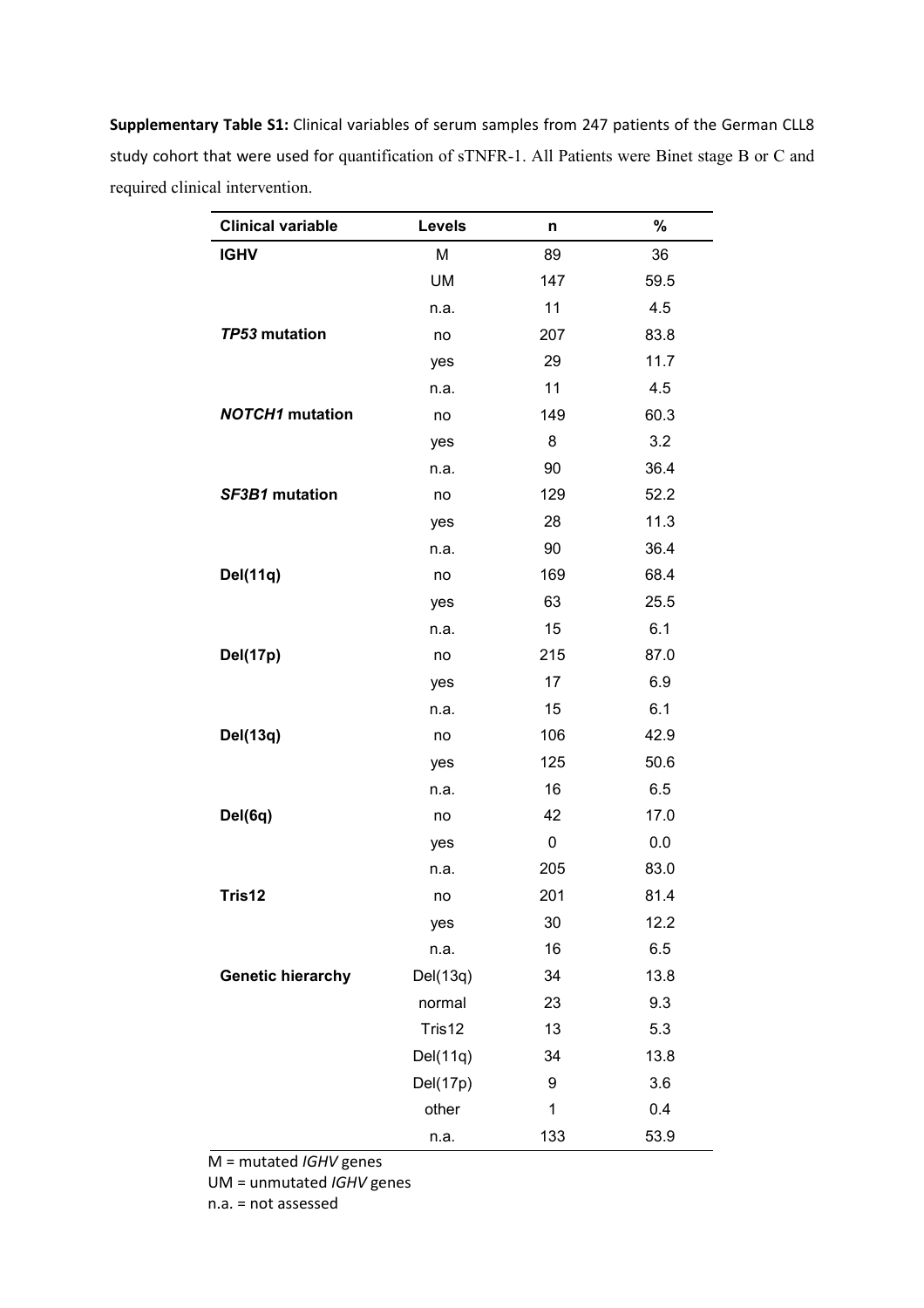|                              | <b>Overall survival</b> |                        |         | Tumor-associated deaths |                        |         |
|------------------------------|-------------------------|------------------------|---------|-------------------------|------------------------|---------|
|                              | HR <sup>a</sup>         | $95\%$ CI <sup>b</sup> | P value | HR <sup>a</sup>         | $95\%$ CI <sup>b</sup> | P value |
| Univariate analysis          |                         |                        |         |                         |                        |         |
| $log2(sTNFR-1)$              | 1.381                   | 1.018 - 1.873          | 0.038   | 1.3456                  | $0.9831 - 1.8418$      | 0.064   |
| <b>Multivariate analysis</b> |                         |                        |         |                         |                        |         |
| $log2(sTNFR-1)$              | 1.5997                  | 1.1525 - 2.2204        | 0.005   | 1.5800                  | 1.1284 - 2.2123        | 0.008   |
| Rituximab treatment          | 0.8437                  | $0.5656 - 1.2585$      | 0.405   | 0.8352                  | $0.5529 - 1.2618$      | 0.392   |
| Age (10 years)               | 1.3185                  | 1.0122 - 1.7175        | 0.040   | 1.3233                  | 1.0075 - 1.7382        | 0.044   |
| 11g deletion                 | 0.8173                  | $0.5117 - 1.3055$      | 0.399   | 0.8623                  | $0.5319 - 1.3978$      | 0.548   |
| 17p deletion                 | 7.1045                  | 3.0941 - 16.3132       | < 0.001 | 7.6194                  | 3.2876 - 17.6585       | < 0.001 |
| IGHV mutational<br>status    | 2.3692                  | 1.4486 - 3.8749        | 0.001   | 2.1602                  | 1.3181 - 3.5405        | 0.002   |

**Supplementary Table S2:** Multivariate analysis of overall survival and tumor-associated deaths**.** 

<sup>a</sup> Hazard ratio (HR) estimated from Cox proportional regression model.

**b** Confidence interval (CI) of the estimated HR.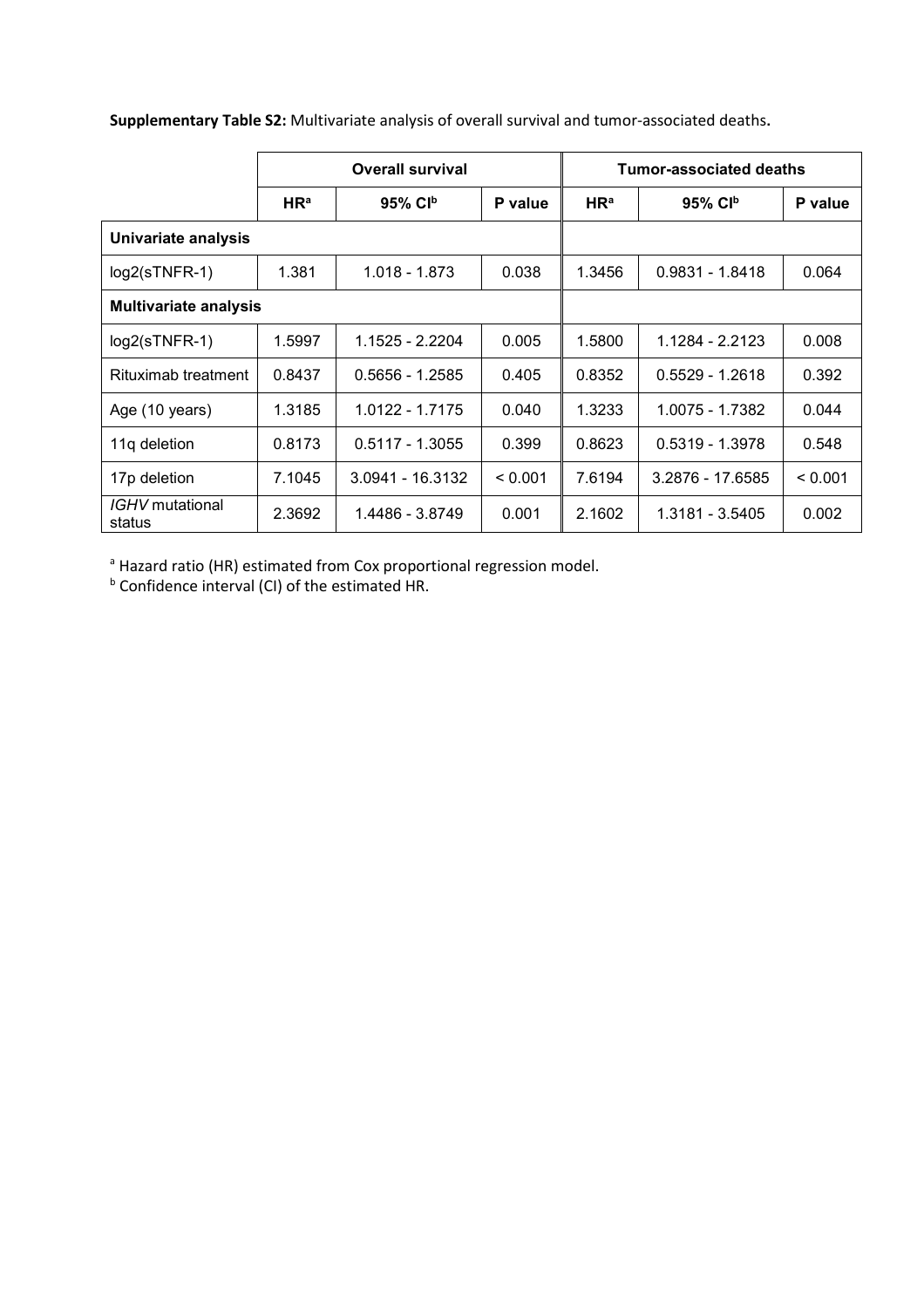**Supplementary Table S3:** Differentially expressed genes obtained by significance analysis of microarray data (SAM) showing mean log<sub>2</sub> expression changes on day 1 after high cell density culture compared to day 0 in CLL cells (n = 4) and healthy donor (HD) B cells (n = 5). Results are sorted according to the difference between CLL and HD expression changes.

| <b>GeneSymbols</b>                                                                           | <b>Mean CLL</b> | <b>Mean HD</b> | <b>Difference</b><br><b>CLL-HD</b> |
|----------------------------------------------------------------------------------------------|-----------------|----------------|------------------------------------|
| ARRDC4                                                                                       | 0,88            | $-2,17$        | 3,05                               |
| <b>MYADM</b>                                                                                 | $-1,05$         | $-3,59$        | 2,54                               |
| <b>TNFRSF1A</b>                                                                              | 2,06            | $-0,18$        | 2,24                               |
| FTHL16;RP4-646B12.2;AC104820.1;AC023644.6;RAB7A                                              | 0,18            | $-1,97$        | 2,15                               |
| CCDC93;AC009404.5                                                                            | $-0,78$         | $-2,89$        | 2,11                               |
| FTHL16;RSF1;RP11-518K17.3;AL354828.12-<br>2;AC104820.1;RP11-274P12.1;AP000609.2;AC026785.4-2 | 0,12            | $-1,95$        | 2,07                               |
| LOH12CR1                                                                                     | 0,08            | $-1,81$        | 1,88                               |
| RGPD2;RGPD1;RGPD3;PLG;PLGLB1;PLGLB2;PLGLA1                                                   | 0,33            | $-1,30$        | 1,64                               |
| PHF <sub>20</sub>                                                                            | 0,20            | $-1,40$        | 1,60                               |
| RCOR1                                                                                        | $-0,17$         | $-1,74$        | 1,57                               |
| FAM49A                                                                                       | $-0,45$         | $-1,89$        | 1,44                               |
| SH3GL1                                                                                       | $-0,04$         | $-1,30$        | 1,26                               |
| JAM3                                                                                         | $-0,05$         | $-1,26$        | 1,21                               |
| RDH <sub>10</sub>                                                                            | 0,89            | $-0,27$        | 1,16                               |
| SIPA1                                                                                        | 0,79            | $-0,30$        | 1,10                               |
| CHD <sub>2</sub>                                                                             | $-0,68$         | $-1,77$        | 1,08                               |
| NPIPL3;SMG1;AC008740.7-2;AC106782.5-2;AC009060.7-<br>2;AC130466.2;AC025279.6-2               | $-0,12$         | $-1,12$        | 1,00                               |
| LGALS8;RP11-385F5.4                                                                          | 0,78            | $-0,21$        | 0,99                               |
| LGALS8;RP11-385F5.4                                                                          | 0,54            | $-0,42$        | 0,96                               |
| INF <sub>2</sub>                                                                             | 0,47            | $-0,48$        | 0,96                               |
| <b>DAP</b>                                                                                   | 0,34            | $-0,58$        | 0,92                               |
| BRI3;DBT;RP11-305E17.5                                                                       | $-0,05$         | $-0,84$        | 0,79                               |
| ALAS1                                                                                        | 1,34            | 0,57           | 0,77                               |
| <b>GNMT</b>                                                                                  | 0,25            | $-0,51$        | 0,75                               |
| <b>KIAA1219</b>                                                                              | 0,00            | $-0,74$        | 0,74                               |
| SMURF2                                                                                       | $-0,38$         | $-1,06$        | 0,68                               |
| <b>BCKDHB</b>                                                                                | $-0,61$         | 1,32           | $-1,93$                            |
| ATG4C                                                                                        | 0,59            | 2,52           | $-1,93$                            |
| DUSP4                                                                                        | $-1,52$         | 0,47           | $-1,99$                            |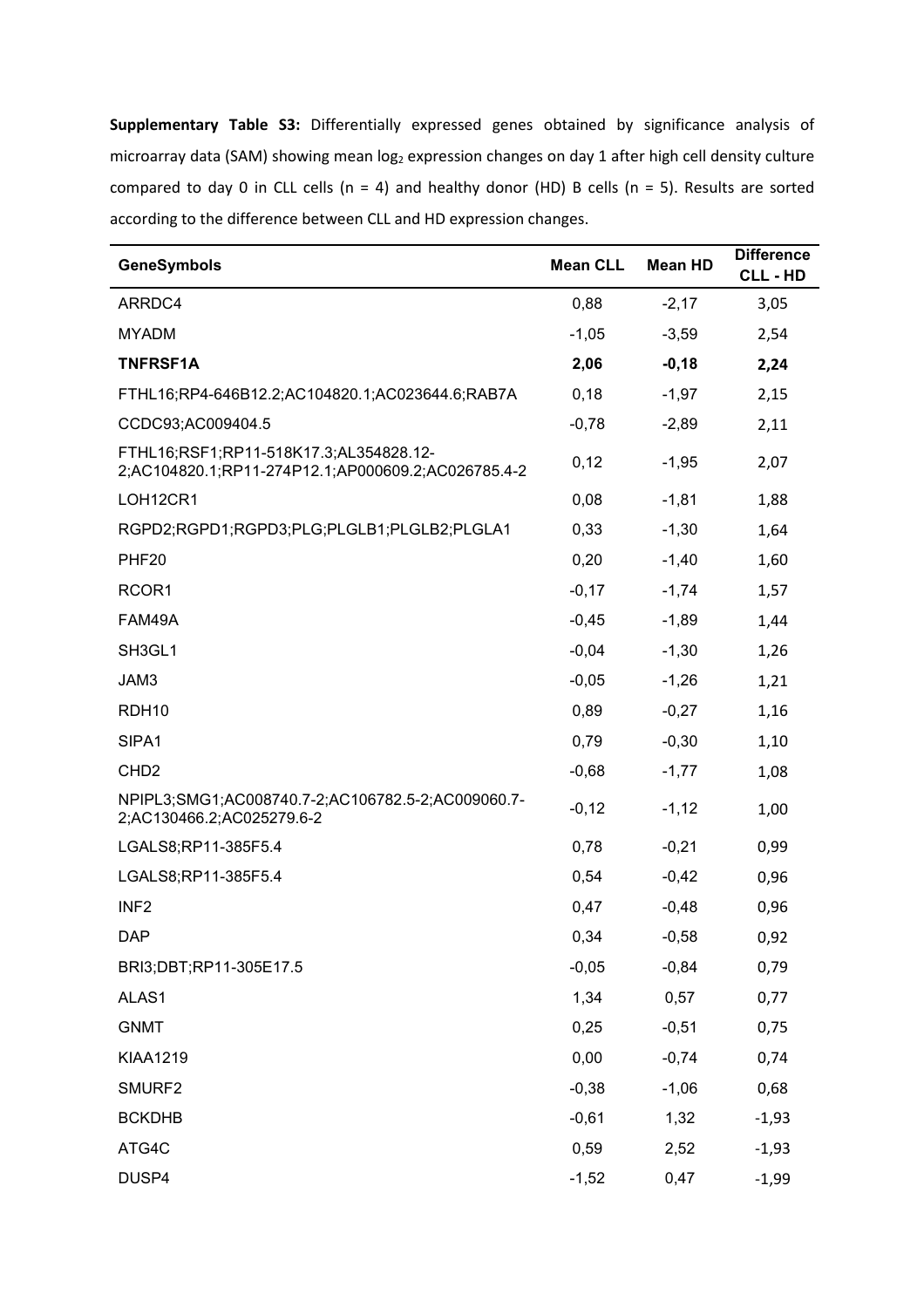| <b>MINA</b>                        | 0,20    | 2,19    | $-2,00$ |
|------------------------------------|---------|---------|---------|
| PRKAR1B                            | $-0,12$ | 1,90    | $-2,02$ |
| JAZF1                              | 0,09    | 2,11    | $-2,02$ |
| ALDH <sub>2</sub>                  | 0,61    | 2,64    | $-2,03$ |
| MAPKAP1                            | $-0,55$ | 1,48    | $-2,04$ |
| C20orf30;AP004245.2                | 0,51    | 2,63    | $-2,12$ |
| <b>KIAA0146</b>                    | 1,18    | 3,31    | $-2,13$ |
| FCRL3                              | 0,39    | 2,53    | $-2,14$ |
| CYB5R2                             | $-0,37$ | 1,85    | $-2,22$ |
| ODC1                               | $-2,74$ | $-0,51$ | $-2,23$ |
| RTN4IP1                            | $-0,17$ | 2,06    | $-2,23$ |
| KLHL14                             | $-0,45$ | 1,80    | $-2,25$ |
| HDDC2                              | 0,07    | 2,35    | $-2,29$ |
| FXYD2;AP000757.4                   | 0,79    | 3,09    | $-2,30$ |
| IMMP2L                             | $-0,39$ | 1,97    | $-2,36$ |
| ARHGAP24                           | $-2,18$ | 0, 19   | $-2,38$ |
| SLC38A5                            | 0,65    | 3,08    | $-2,42$ |
| C10orf104                          | 0,09    | 2,57    | $-2,49$ |
| KLHL14                             | $-0,47$ | 2,02    | $-2,49$ |
| <b>FAM173B</b>                     | 1,23    | 3,75    | $-2,52$ |
| <b>CTSH</b>                        | $-0,30$ | 2,24    | $-2,54$ |
| IGLV3-1                            | $-1,56$ | 1,10    | $-2,67$ |
| GPT <sub>2</sub>                   | $-0,22$ | 2,71    | $-2,93$ |
| <b>FCRLA</b>                       | 0,70    | 3,91    | $-3,22$ |
| ENTPD1;RP11-429G19.2               | $-0,03$ | 3,40    | $-3,43$ |
| NME1-NME2                          | $-0,17$ | 3,27    | $-3,44$ |
| PSAT1;RP11-548C21.1                | 1,51    | 5,17    | $-3,66$ |
| CD <sub>1</sub> C                  | $-1,37$ | 2,35    | $-3,73$ |
| FABP5;KB-67B5.16;AKAP13;ATP7B;STX3 | $-0,75$ | 2,99    | $-3,73$ |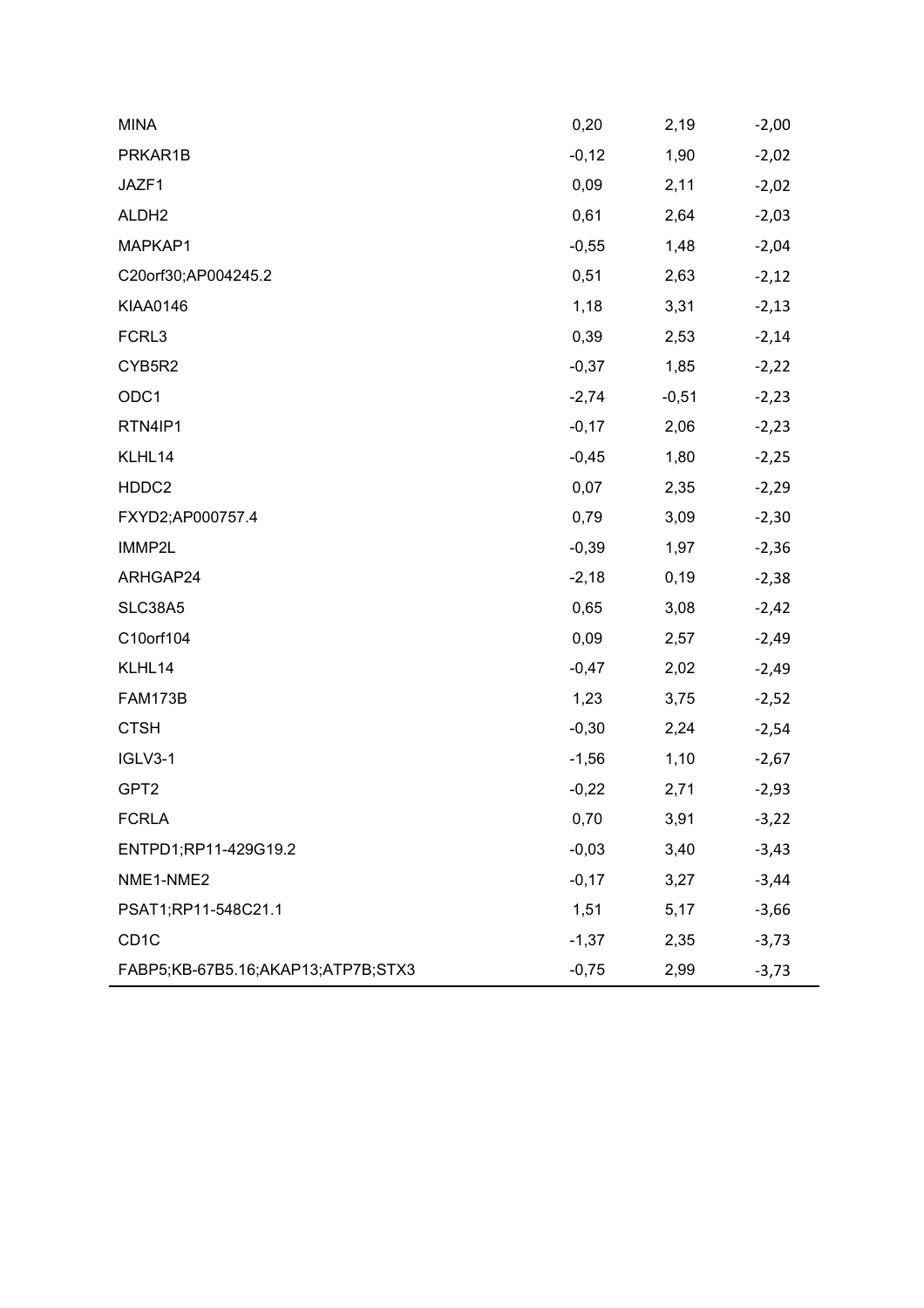**Patient ID Clinical stage (Binet) FISH result**  *IGHV* **mutational status ZAP70 Assays performed CLL 283** A Del(13q) UM n.a. mTNFR-1 **CLL 305** C Tris12 UM n.a. mTNFR-1 **CLL 237** B Del(13q) UM n.a. mTNFR-1 **CLL 226** n.a. Del(17p) Del(13q) UM pos. mTNFR-1 **CLL 187** A Del(13q) UM neg. mTNFR-1 **CLL 303** B Del(11q) Del(13q) M n.a. mTNFR-1 **CLL 648** B Del(11q) Del(13q) UM neg. mTNFR-1 **CLL 173** A Del(13q) M n.a. mTNFR-1 **CLL 297** A Del(13q) M neg. mTNFR-1 **CLL 298** C Del(13q) M neg. mTNFR-1 **CLL 208** C Del(13q) M neg. mTNFR-1 **CLL 229** B Del(13q) M n.a. mTNFR-1 **CLL 398** n.a. Del(13q) M neg. mTNFR-1 **CLL 383** A normal M pos. mTNFR-1 **CLL 384** B normal M n.a. mTNFR-1 **CLL 385** A Del(13q) M neg. mTNFR-1 **CLL 316** A Del(13q) M n.a. mTNFR-1 **CLL 317** C Del(13q) M n.a. mTNFR-1 **CLL 319** C normal M neg. mTNFR-1 **CLL 181** B/C Del(13q) n.a. n.a. mTNFR-1 **CLL 298** C Del(13q) M neg. mTNFR-1 **CLL 308** C Del(13q) n.a. n.a. mTNFR-1 **CLL 178** n.a. n.a. n.a. n.a. mTNFR-1

**Supplementary Table S4:** Patients' data, including clinical stage at time of investigation, fluorescence in situ hybridization (FISH) results, mutational status of *IGHV* genes, ZAP-70 results, and assays performed.